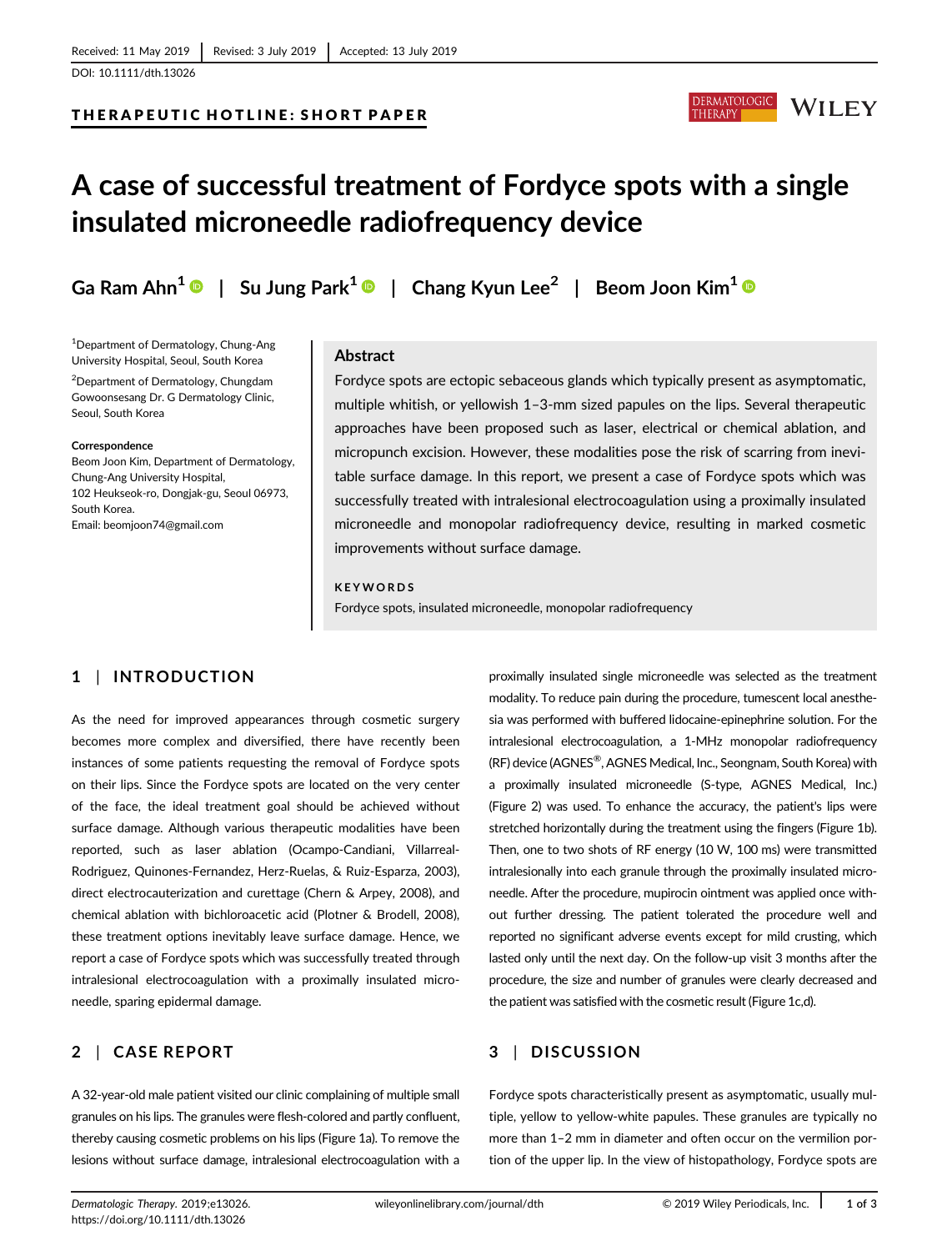

FIGURE 1 (a) Multiple flesh-colored papules on the lips, before treatment. (b) The lips are laterally stretched to enhance accuracy. (c,d) The size and number of granules are markedly decreased 3 months after treatment



**FIGURE 2** Magnified image of the microneedle used in this case. Note the proximally insulated part on the microneedle

regarded as free sebaceous glands because each lesion consists of a group of small but mature sebaceous lobules situated around a small sebaceous duct leading to the surface epithelium (Daley, 1993).

Despite the benign nature of Fordyce spots, there have been some demands for removal for cosmetic reasons. Considering that Fordyce spots are not related to life-threatening conditions and are located on the center of the face and result only in cosmetic

disturbances, destruction of the dermal microcomponent (free sebaceous glands) with minimal invasiveness would be essential to achieve fine treatment outcomes. However, none of the conventional therapeutic options met the ideal conditions.

Oral isotretinoin can be used for the treatment of Fordyce spots through its sebum-suppressive effect. However, the lesions recur 1 month (Mutizwa & Berk, 2014) to 9 weeks (Monk, 1993) after discontinuation because drug-induced suppression does not lead to permanent regression of the causative sebaceous glands. Surgical excision with micropunch has also been attempted in the genital regions (Pallua & Stromps, 2013). However, considering scar formation, it should be the last option for lesions on the lips. Similarly, the use of curettage with electrocauterization leaves scars and causes changes in skin texture (Chern & Arpey, 2008). Until recently, carbon dioxide  $(CO<sub>2</sub>)$  laser ablation (Ocampo-Candiani et al., 2003) has been widely used for the treatment of Fordyce spots. However, the laser beam must vaporize the epidermis to reach the deeper target tissue in the dermis. Consequentially, the procedure may result in considerable downtime (7–10 days) and some alterations of surface texture after wound healing.

Intralesional electrocoagulation can be a good alternative to overcoming these difficulties. The S-type microneedle, which was used in this case, has insulation on its proximal portion (Figure 2), allowing the RF energy to bypass the epidermis and destruct the target dermal microcomponent exclusively. This feature seems to contribute to the short downtime in this case (0–1 day) compared to the ordinary direct RF cautery and curettage (crusting for 1 week) (Chern & Arpey, 2008) or CO2 laser ablation (710 days) (Ocampo-Candiani et al., 2003). Moreover, the S-type microneedle has a very short insulated part (0.2 mm) that enables RF energy to coagulate the free sebaceous glands of Fordyce spots that are usually located in the superficial dermis. The T-shaped shoulder of the microneedle, which acts as a stopper, provides uniform depth across sessions, regardless of the physician.